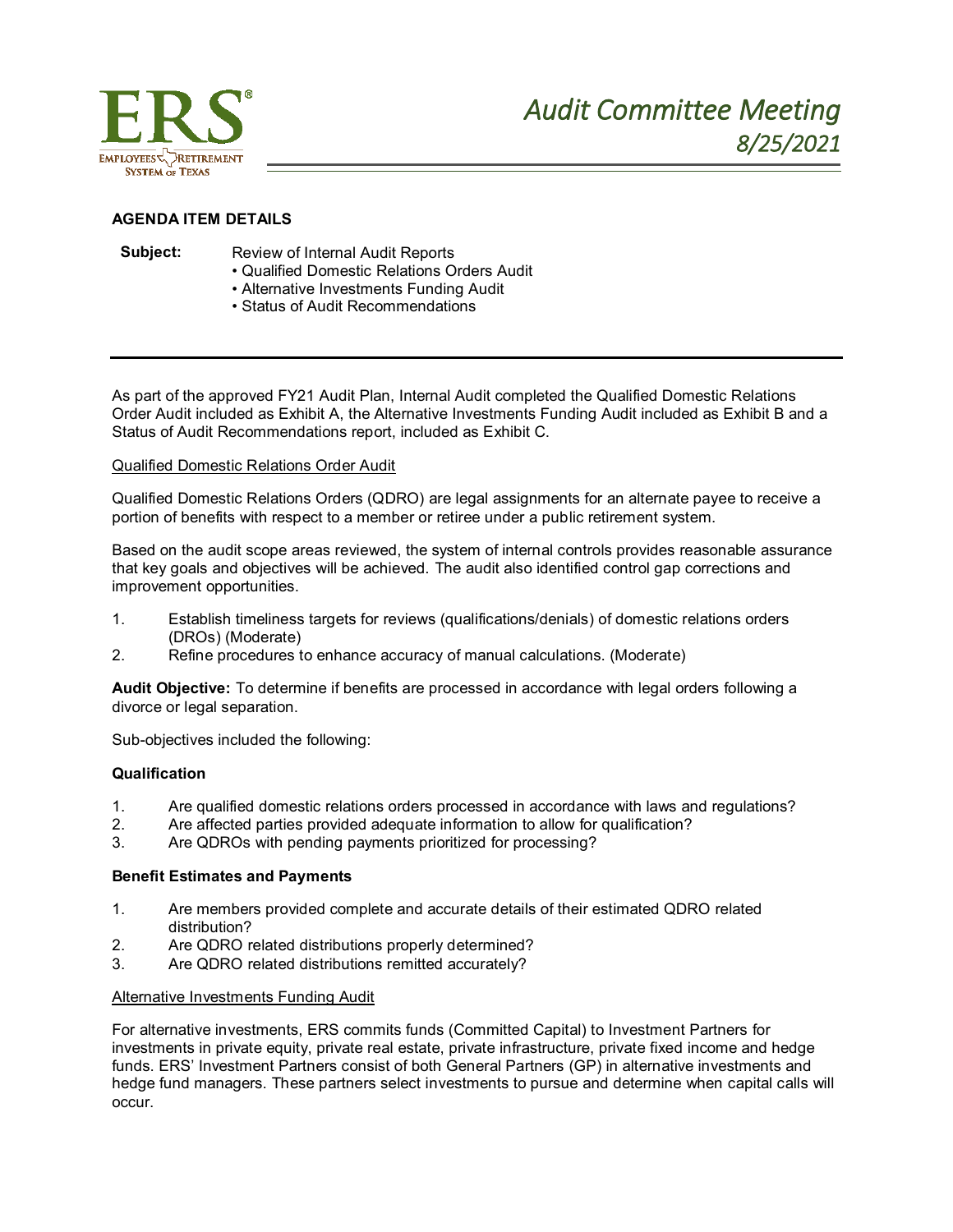Based on the audit scope areas reviewed, internal controls are effective and sustainable, and substantially address significant risks related to financial reporting reliability, operational execution, and regulatory compliance.

The organization's system of internal controls provides reasonable assurance that key goals and objectives will be achieved. The audit identified minor enhancements that would improve achievement of (control/business) objectives, but are not currently resulting in negative impacts to the organization.

**Audit Objective:** To determine if contributions and distributions of funds for ERS' alternative investments are properly accounted for and processed.

Sub-objectives included the following:

## **Processing**

- 1. Are funds submitted to eligible alternative investment/hedge funds?
- 2. Are total contributions within agreed-upon limits (capital commitments)?
- 3. Are capital contributions processed according to the contractual requirements?

## **Accounting**

- 1. Are capital contributions/distributions accurately recorded in key financial/investment systems?
- 2. Do fund balances accurately reflect capital contribution/distribution activity?

#### Status of Audit Recommendations

Internal Audit (IA) has completed procedures to monitor and report on the status of management action plans (MAPs) to address open audit recommendations. Implementation status was based on management's self-assessment and IA's review of supporting documentation to corroborate the selfassessment. Supporting documentation included, but was not limited to, revised documented policies/procedures, worksheets, management status reports and reconciliations. The audit did not verify the effectiveness of management actions to determine if controls were working as intended. Future audit engagements in these areas will confirm the effectiveness of the controls implemented.

- 1. Temporary Workers Contract Management Audit Observation 1 has been implemented by revising policies and forms related to background checks to align with information security policies.
- 2. Profit Share Audit
	- 1. Observation 1: Implemented. Reporting periods now account for a full year of Hedge Fund profit share and continued reconciliations for Private Real Estate
	- 2. Observation 2: Partially implemented. An escalation process now occurs when variances exist between ERS and general partner calculations, as well as enhanced contract terms that require necessary documentation to correctly calculate the complex allocations of profit share. Some preventive controls have yet to be established in the areas of profit share calculation models and ensuring reconciling items in Private Real Estate are updated across all tracking systems.
- 3. Survivor Benefits Audit –

Management has accepted the risk for Observation 1 related to the timeliness of lump sum benefits payments. Several factors contributed to the decision, including the significant cost to increase staffing, desire to provide all survivor benefits within the same timeframe, and reduced need to provide the benefit in seven days, given a change to the statute in January 2020 which allows beneficiaries to assign certain benefits to funeral home so there is no delay in payment of burial expenses.